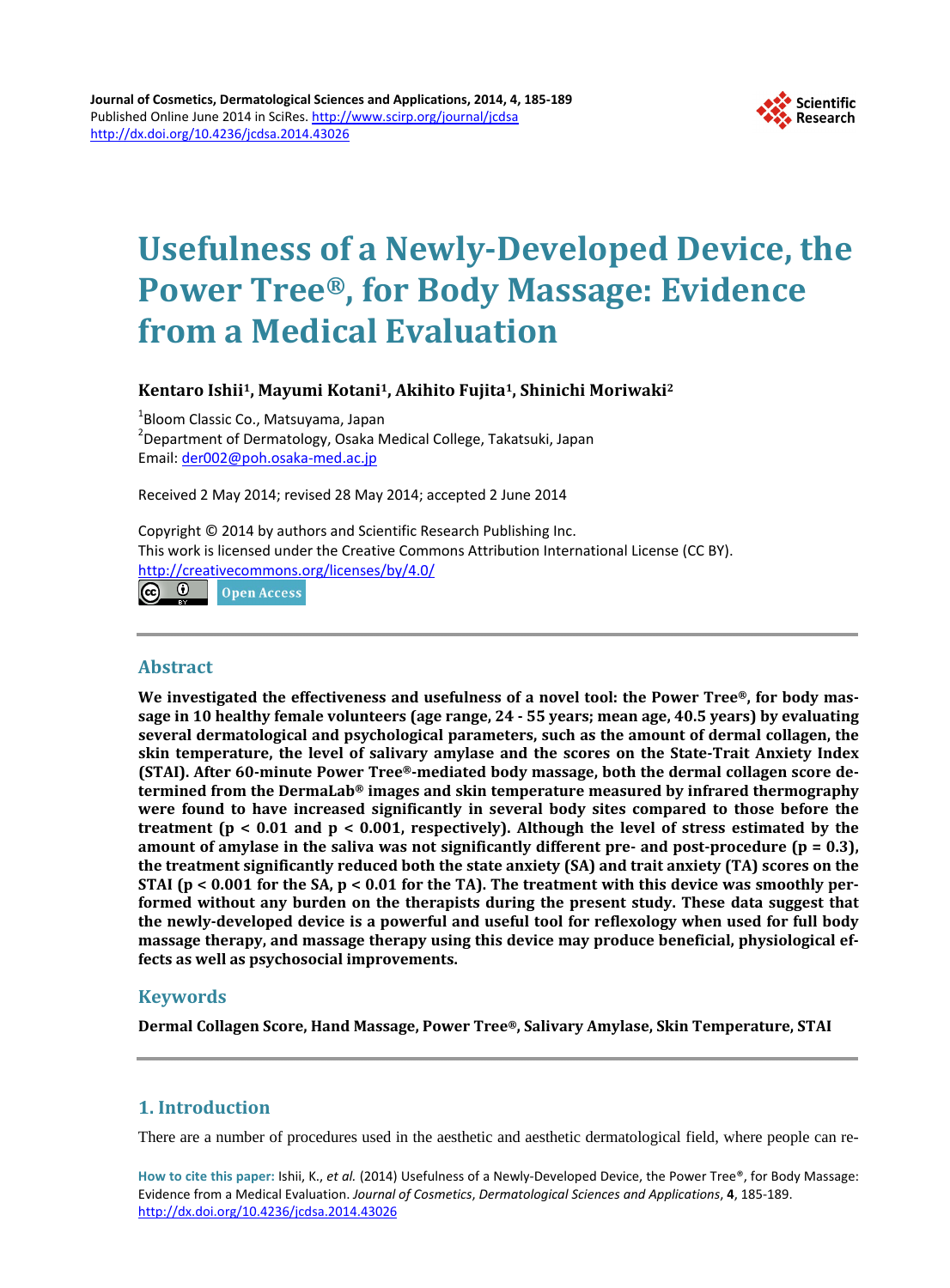ceive non-invasive treatments for the purpose of anti-skin aging or slimming.

Among these procedures, a hand massage can be a good alternative not only to a facial but also to a full body treatment. It can be a relaxing, rejuvenating and sometimes becomes a therapeutic method for flabby skin. However, there have been only a few studies that have evaluated the effectiveness of a hand massage based on medical approaches [\[1\]](#page-4-0)[-\[4\].](#page-4-1)

The application of a treatment by hand or a hand massage is one of the commonly used non-invasive cosmetic procedures, and it not only provides the skin with nourishment and improves the circulation, resulting in rejuvenated skin, but also is known be a good way to relieve stress. On the other hand, therapists have to continue to work for long hours and utilize their skin and muscles in every possible type of motion and injuries of the hands and back are common among manual therapists. In addition, therapists sometimes become exhausted after performing the hard work for several days in succession, although certain breathing and stretching exercises may help.

In such situation, the similar massage can be performed with appropriate products, such as stones or sticks. The quality or the effect of the treatment depends on how well therapists have been trained, how skilled they are, and how they feel when they are performing the treatment. Therefore, a treatment with these products may be helpful for practitioners, because it enables them to uniformly and stably add power and to control the intensity of the power applied to the subjects' skin, making them more comfortable. For example, a hot stone massage is a special kind of massage where therapists use and handle smooth, heated stones to massage the subject. By using the stones, the therapists can work more accurately, more quickly and more easily compared with the treatment using just their hands without the stones.

We recently developed a new device for body treatment using a tree instead of a stone. The device is made from Hinoki cypress and has a peculiar shape, which is perfectly configured for full body of humans. In this study, we examined the effectiveness and usefulness of this novel tool (Power Tree®) for body massage by evaluating several dermatological and psychological parameters.

## **2. Materials and Methods**

We enrolled 10 healthy female volunteers (age range,  $24 - 55$  years; mean age, 40.5 years) in the present study. We applied the newly developed novel-shaped tool, the Power Tree<sup>®</sup>, made from Hanoi cypress, for a full massage body massage (**[Figure 1](#page-1-0)**).

<span id="page-1-0"></span>A typical full body massage consists of effleurage, friction, pressure, smoothing and kneading, and these treatments are performed in order on appropriate sites of the body with a mixture of massage oil (**[Table 1](#page-1-1)**), typically for 60 minutes. In all of these steps, the Power Tree® was used instead of the hands and the treatments were performed by three female therapists in the present study.



<span id="page-1-1"></span>Figure 1. The newly-developed device, the Power Tree®, made of Hinoki cypress.

| Table 1. The major chemical constitutions of the essential oils used in the study. |     |
|------------------------------------------------------------------------------------|-----|
| Hydrogenated poly (C6-12 olefin)                                                   | 35% |
| Oryza sativa (rice) bran oil                                                       | 35% |
| Cetylethylhexanoate                                                                | 30% |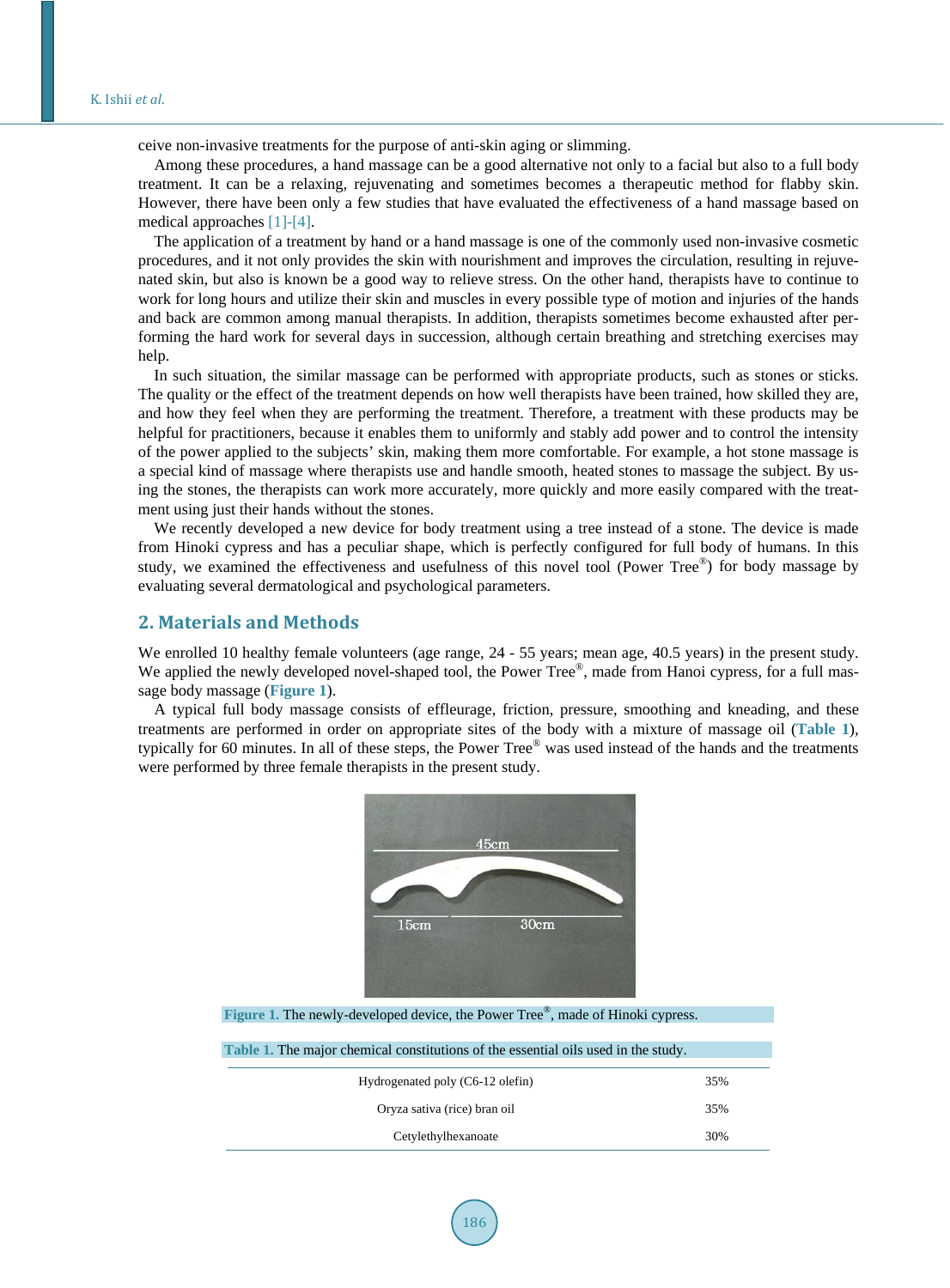We analyzed the changes in the dermal collagen score, skin temperature and release of the salivary enzyme alpha-amylase, before and immediately after the body massage treatment by using a SkinLab Ultrasound system (DermaLab®, Cortex Technology, Denmark), a Thermo Shot F20 (NEC Avio Infrared Technologies Co., Ltd, Japan) and a Cocoro Meter (Nipro Co., Japan), respectively according to the manufacturers' instructions. The cross-sectional skin image obtained by the SkinLab device represents the intensity of collagen signals, where high density (yellow or red) areas contain abundant collagen. Before and after the procedure, ultrasound images were compared with an average density in the range  $0 - 100$ . The higher the density in the dermis, the higher the collagen score is. This dermal collagen score was measured at the lateral site of the left thigh. The skin temperature was measured at three points; the center of the bilateral scapulae and the bilateral posterior site of the thigh before and after the procedure by using infrared thermal imaging camera. The Cocoro Meter is a stress detector and the level of the comprehensive stress can be evaluated by measuring the amount of amylase in the saliva with this meter after putting its spatula on the subject's tongue for 60 seconds. In addition, the Spielberger State-Trait Anxiety Index (STAI) (Chiba Test Center Co., Ltd, Tokyo) was measured as described previously [\[5\]](#page-4-2) [\[6\]](#page-4-3) to assess the subject' levels of anxiety. The STAI inventory is used to assess both state and trait anxiety (SA and TA) separately. Each type of anxiety has its own scale of 20 different questions that are scored. Scores range from 20 to 80, with higher scores correlating with greater anxiety. All of the measurements were carried out immediately after the therapy and there was no skin abnormality including edema and erythema.

All of the analyses were performed after obtaining institutional approval and written informed consent from the subject and the study was conducted according to the principles of the Declaration of Helsinki. The results are expressed as the means with SD. The statistical analyses were performed using the two-tailed student's t test for independent samples. Significant differences were recognized at p values  $\leq 0.05$ .

#### **3. Results**

The sixty-minute treatment with this device was smoothly performed without any burden on the therapists in the present study.

The dermal collagen score assessed by the SkinLab system increased from  $55.5 \pm 13$  to  $67.5 \pm 18.5$  by the treatment ([Figure 2\(a\)](#page-2-0), [Figure 2\(b\)](#page-2-0)) and this change was statistically significant ( $p = 0.005$ ). In addition, the skin temperature of the back, right thigh and left thigh (mean  $\pm$  SD pre-treatment: 34.5  $\pm$  0.9, 32  $\pm$  0.7 and 32.4

<span id="page-2-0"></span>

**Figure 2.** An image showing the changes in dermal collagen score in a representative subject (a) and all of the data regarding the changes in the dermal collagen score (b).  $\ddot{p}$  < 0.01.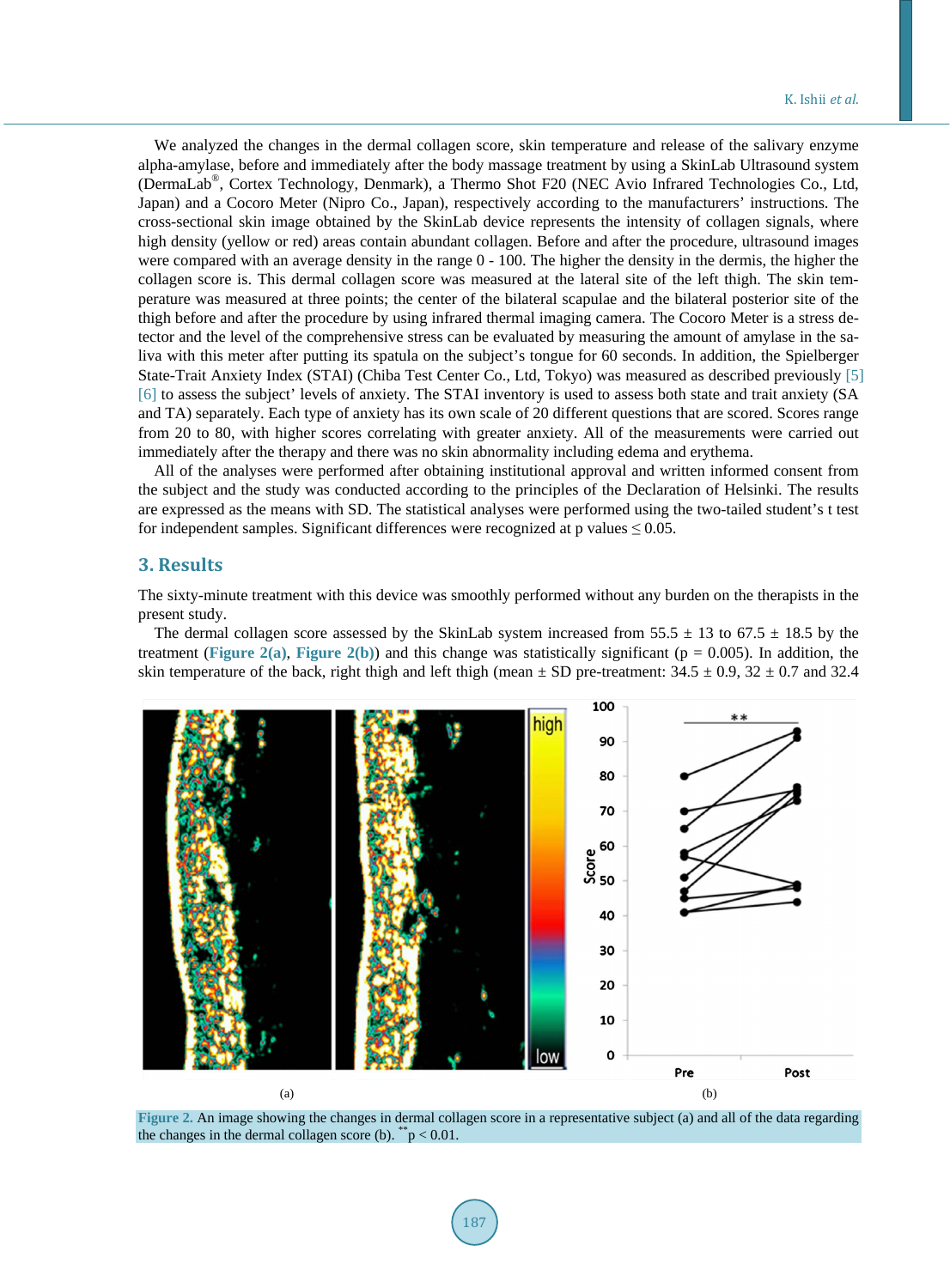$\pm$  0.7, respectively) was increased significantly by the treatment (post-treatment 36.1  $\pm$  1, 35.1  $\pm$  1 and 35  $\pm$  0.9, respectively, p < 0.001) (**[Figure 3\(a\)](#page-3-0)**, **[Figure 3\(b\)](#page-3-0)**).

Regarding the level of general stress, the concentration (kU/l) of amylase in the saliva was not significantly different pre- and post-procedure (mean + SD:  $58 + 40$ ,  $64 \pm 28$ , respectively) (p = 0.3) (data not shown). However, the mean  $\pm$  SD of SA and TA scores before the procedure were 43  $\pm$  8 and 46  $\pm$  10, respectively, and changed to  $27 \pm 5$  and  $42 \pm 9$ , respectively, after the treatment. Both of these changes were statistically significant ( $p = 0.0002$  for the SA,  $p = 0.009$  for the TA) ([Figure 4](#page-3-1)).

# **4. Discussion**

There have been several reports of the psychological and physiological efficacy of hand massage therapy;

<span id="page-3-0"></span>

<span id="page-3-1"></span>**Figure 3.** A representative image showing the changes in the skin temperature in a subject (a) and all of the data for the changes in skin temperature ((A) back; (B) left thigh).  $\sqrt{\ }$   $p$  < 0.01,  $\sqrt{\ }$   $p$  < 0.001.



**Figure 4.** The changes in the STAI score. (a) State anxiety; (b) Trait anxiety. Vertical bar = SD, horizontal bar = mean value. \*\*\*p < 0.01, \*\*\*p  $< 0.001$ .